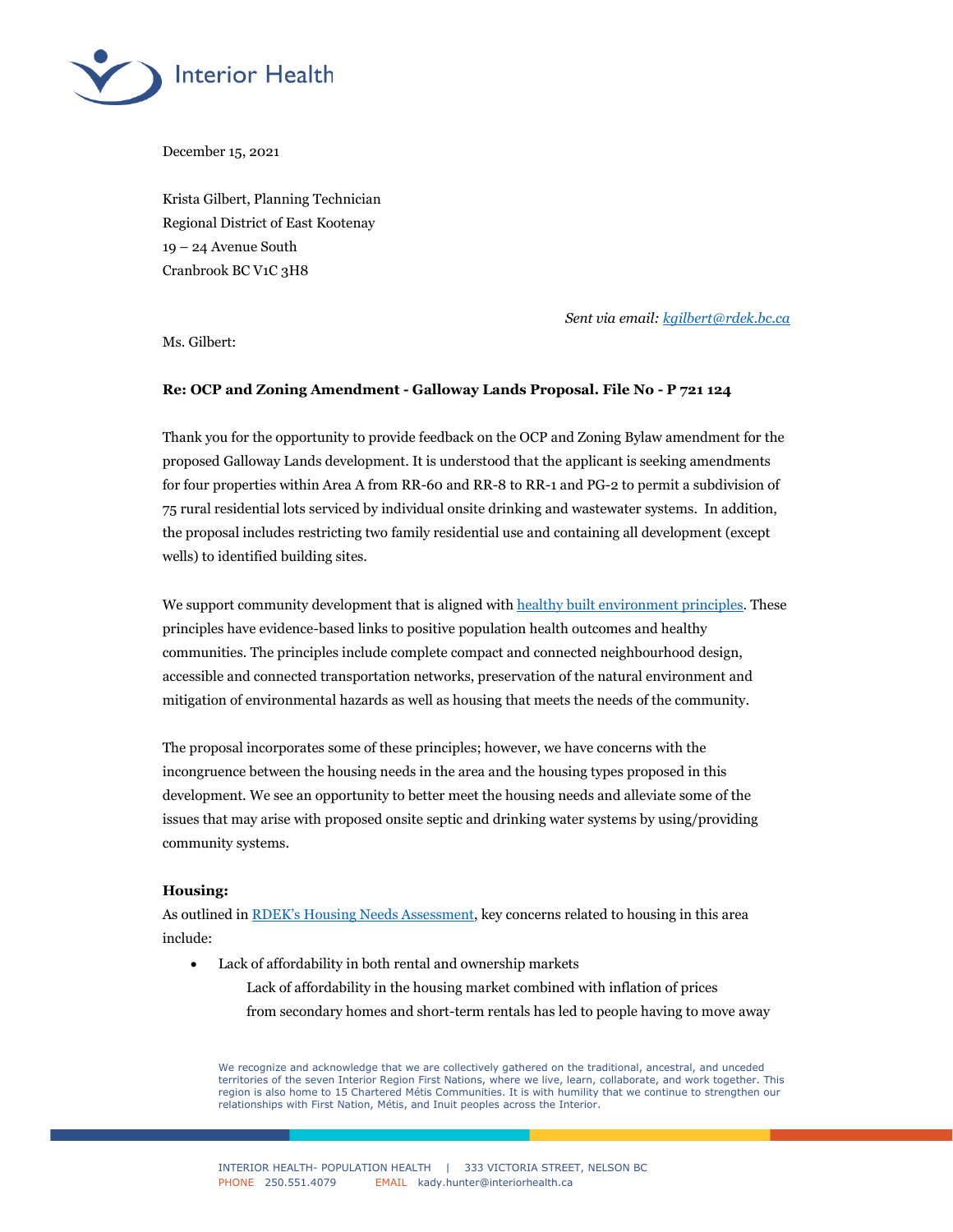

from the region to find affordable housing. This affects community well-being and local businesses.

Lack of diversity in housing types available

Housing currently available is designed for independent, individual, or small family living, making it even harder for larger families, students, people in need of supports, seniors and low to medium income earners to obtain appropriate and safe housing.

These two issues are leading to a lack of workforce housing, which also poses challenges for industry and businesses across the region. Housing challenges are a key issue facing industry and businesses not only for minimum-wage earners but also for higher income earners creating labour shortages across the region. A dampened economy indirectly affects all community members because there are fewer resources for achieving the things needed to live healthy lives.

It is evident based on this data and information, that new housing in the area should incorporate a diversity of housing types and tenures to improve affordability and better meet the needs of both seasonal and year round residents. The applicant is proposing to limit density to only single-family dwellings by prohibiting two-family dwellings, which are allowed in the current zone. This lack of proposed diversity would have implications on housing affordability and accessibility because it does not align with the identified housing needs of the community. Although it is proposed that secondary suites will be allowed, it is a concern that the main units and suites will be used for short term rentals rather than long term tenancy due to the proximity to Fernie Alpine Resort. The rise of short term rentals is already putting pressure on the housing market and making it difficult for people who work in Fernie and at the Resort to live in the area.

# Housing Recommendations:

We recommend not approving the OCP and Zoning Bylaw amendments to allow 75 single family residential lots *as proposed* on the subject properties due to the proposed design being contrary to current and projected housing needs in the area. However, if the decision is made to allow the development as proposed we recommend the following as ways to mitigate impacts and contribute to addressing housing needs in the community:

- Continue to ensure two-family homes are permitted on the RR-1 zone on the subject parcels. Further, consider and support ways in which additional housing forms (triplex, row housing, etc.) can be accommodated in the development design on the subject land.
- Require/accept a contribution to an affordable housing fund to develop appropriate housing in another location.

We recognize and acknowledge that we are collectively gathered on the traditional, ancestral, and unceded territories of the seven Interior Region First Nations, where we live, learn, collaborate, and work together. This region is also home to 15 Chartered Métis Communities. It is with humility that we continue to strengthen our relationships with First Nation, Métis, and Inuit peoples across the Interior.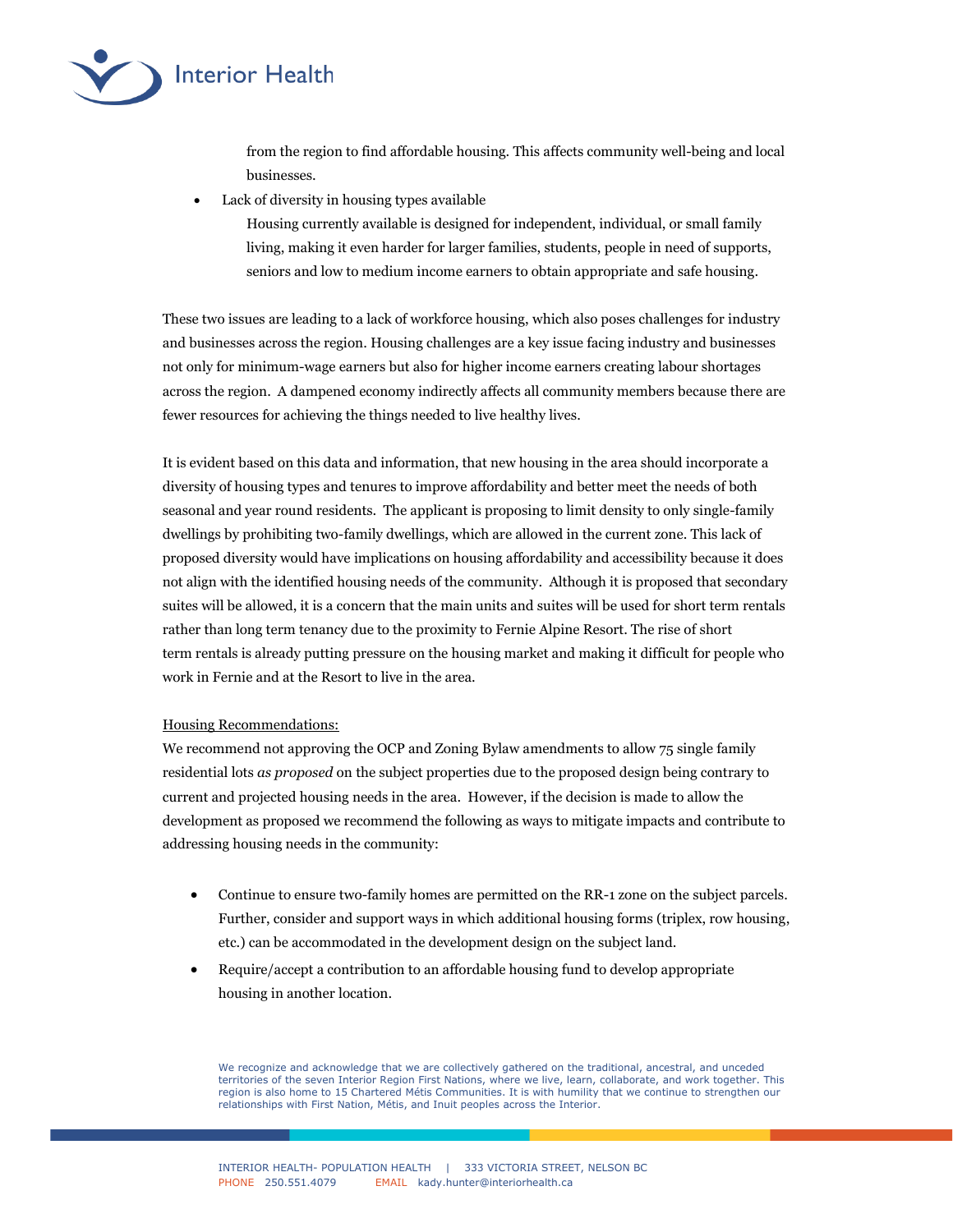

 Consider complementary short term rental legislation to balance tourism growth with regional housing needs. This could include permitting short term rentals or permitting short term rentals to be allowed in primary residences only.

## **Drinking Water and Wastewater Servicing:**

Another important aspect of healthy environments and healthy housing is the long term sustainability of drinking water and wastewater servicing from financial and environmental health sustainability perspectives at the level of individuals and of community. Health research and our experience indicates that larger community water systems, in particular those owned and operated by local governments, are best able to provide consistently good quality drinking water. We assume it would be similar for community wastewater systems too. The main reason is the governance structure of larger organizations with higher capacity for asset management, ongoing maintenance and operator knowledge. Although, the decision making for a private individual water systems is simple, property owners rarely have the depth of knowledge or interest to ensure their drinking water and wastewater systems are adequately treated and maintained. Individual water systems are exempt from the requirements of the BC *Drinking Water Protection Act.* The collective cost to install and maintain multiple individual systems can quickly equate to that of a community system, which could capitalize on economies of scale. Community systems also allow drinking water sources and wastewater points of contamination to be further separated and better managed.

In terms of maintaining environmental health sustainability with onsite servicing, the less dense the better. In general, 1 hectare is thought to be enough land to protect drinking water sources from wastewater contamination. However, at the time of subdivision the site parameters and constraints for each proposed lot are reviewed in detail, and final lot sizes are adjusted based on the site constraints of the land. In reviewing the provided information we noted the following:

*Proposed setback and site constraints:* 

Based on the *[BC Health Hazards Regulation](https://www.bclaws.gov.bc.ca/civix/document/id/complete/statreg/216_2011#section8)* (B.C. Reg. 216/2011) and indicated in the Western Water Associates Ltd (WWAL) report, there is a required 30m setback from septic fields to all wells and fresh water bodies. Site constraints such as prevailing bedrock and slope may create additional limitations than would normally be expected. Best practice may be to have greater than 30m setback distances.

*Proposed covenant for Type 2 systems*:

A Type 1 sewerage system is composed of a septic tank and dispersal field only and treatment occurs via natural processes in the septic tank and soil. It is the simplest type of onsite sewerage treatment and, where site and soil conditions allow, is ideal given that it

We recognize and acknowledge that we are collectively gathered on the traditional, ancestral, and unceded territories of the seven Interior Region First Nations, where we live, learn, collaborate, and work together. This region is also home to 15 Chartered Métis Communities. It is with humility that we continue to strengthen our relationships with First Nation, Métis, and Inuit peoples across the Interior.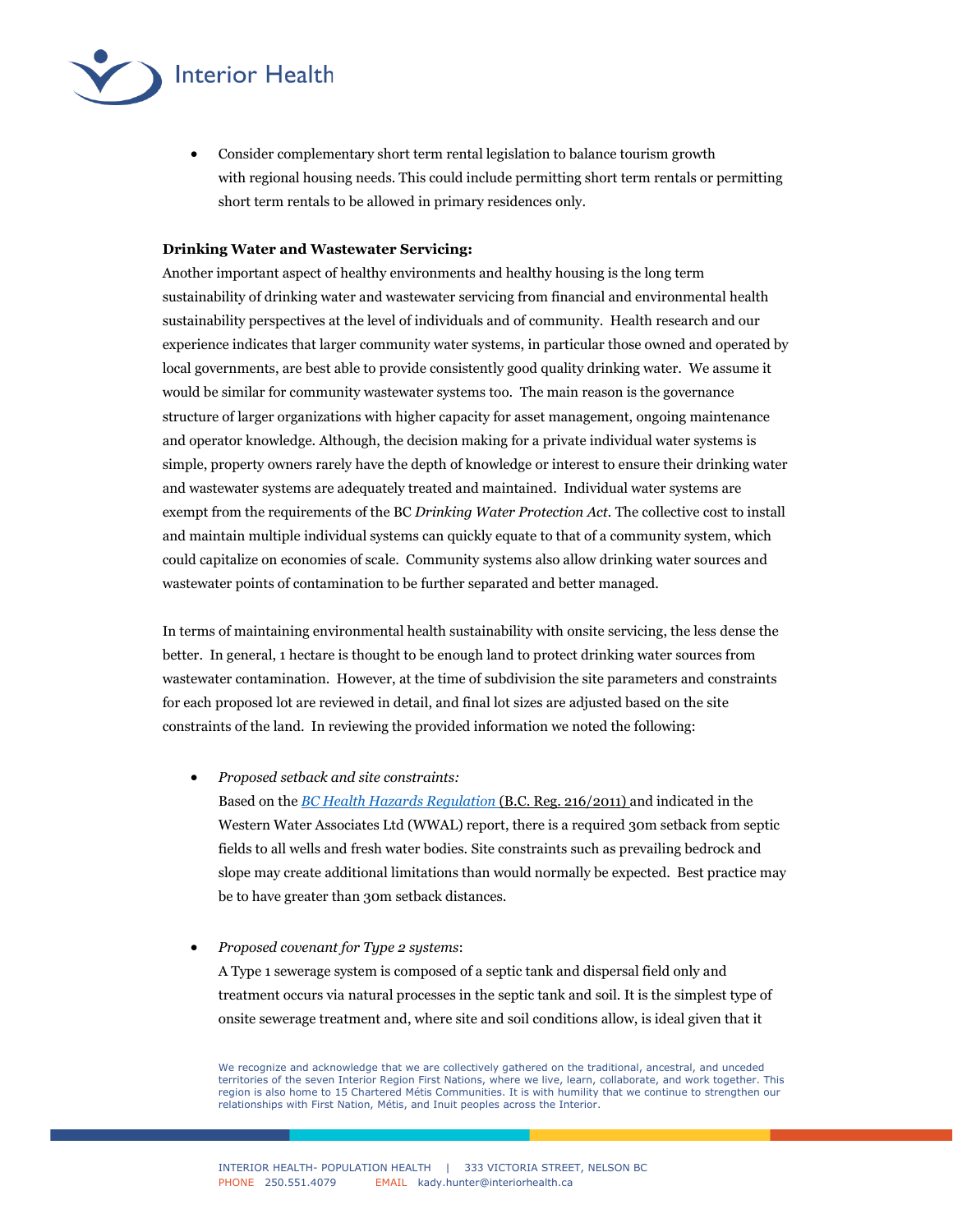

does not rely on complex engineered components and, as such, maintenance is minimal. It is standard practice to use the least complex method of sewerage treatment allowed by site and soil conditions to reduce the burden of maintenance on a homeowner thereby reducing the likelihood of failure. It will be required that all lots proposed at the time of subdivision be capable of sustaining Type 1 treatment with a backup field area.

*Individual drinking water wells:*

The BC Ministry of Health [Guidance Document for Determining Groundwater at Risk of](https://www2.gov.bc.ca/assets/gov/environment/air-land-water/water/waterquality/how-drinking-water-is-protected-in-bc/garp_assessment_oct_2017.pdf)  [Containing Pathogens](https://www2.gov.bc.ca/assets/gov/environment/air-land-water/water/waterquality/how-drinking-water-is-protected-in-bc/garp_assessment_oct_2017.pdf) identifies concerns with pathogen contamination of wells drilled shallower than 15m deep and wells within 300m of a septic field. WWAL's report identified a few different potential issues with ground water quality and quantity, including elevated levels of iron, sulphur (aesthetic parameters – possible corrosion and discolouration) and manganese (health hazard at concentrations greater than 0.12 mg/L). As such, individual wells may require treatment equipment and maintenance to operate safely and effectively.

# Servicing Recommendations:

Our overall recommendation with respect to servicing is to explore either connecting to an existing community water system, such as City of Fernie Water System currently servicing The Cedars Subdivision, or developing new community water and/or wastewater systems. We recognize community systems can be very costly and the number of housing units would likely need to increase for such infrastructure to be feasible. However, if this development is considered in the larger community context, having community infrastructure would best support the housing needs of the community, as well as financial and environmental health sustainability. This development offers an opportunity to increase the number and diversity of housing units in an area relatively close to amenities with a community vision to connect this rural area to town through an active transportation route.

If the development moves forward as proposed with onsite servicing, we offer the following for consideration:

- We concur with WWAL's recommendation to consider onsite wastewater location early in the project to avoid a scenario where appropriate setbacks cannot be met.
- We recommend not allowing the proposed covenants to require owners to install Type 2 sewerage systems because these covenants are not consistent with best practice nor logical from a public health perspective, and would unnecessarily add to housing cost.
- We recommend further investigation by a hydrogeologist be conducted to evaluate groundwater and aquifer conditions, determine risk of contamination and the feasibility and sustainability of individual wells for each property.

We recognize and acknowledge that we are collectively gathered on the traditional, ancestral, and unceded territories of the seven Interior Region First Nations, where we live, learn, collaborate, and work together. This region is also home to 15 Chartered Métis Communities. It is with humility that we continue to strengthen our relationships with First Nation, Métis, and Inuit peoples across the Interior.